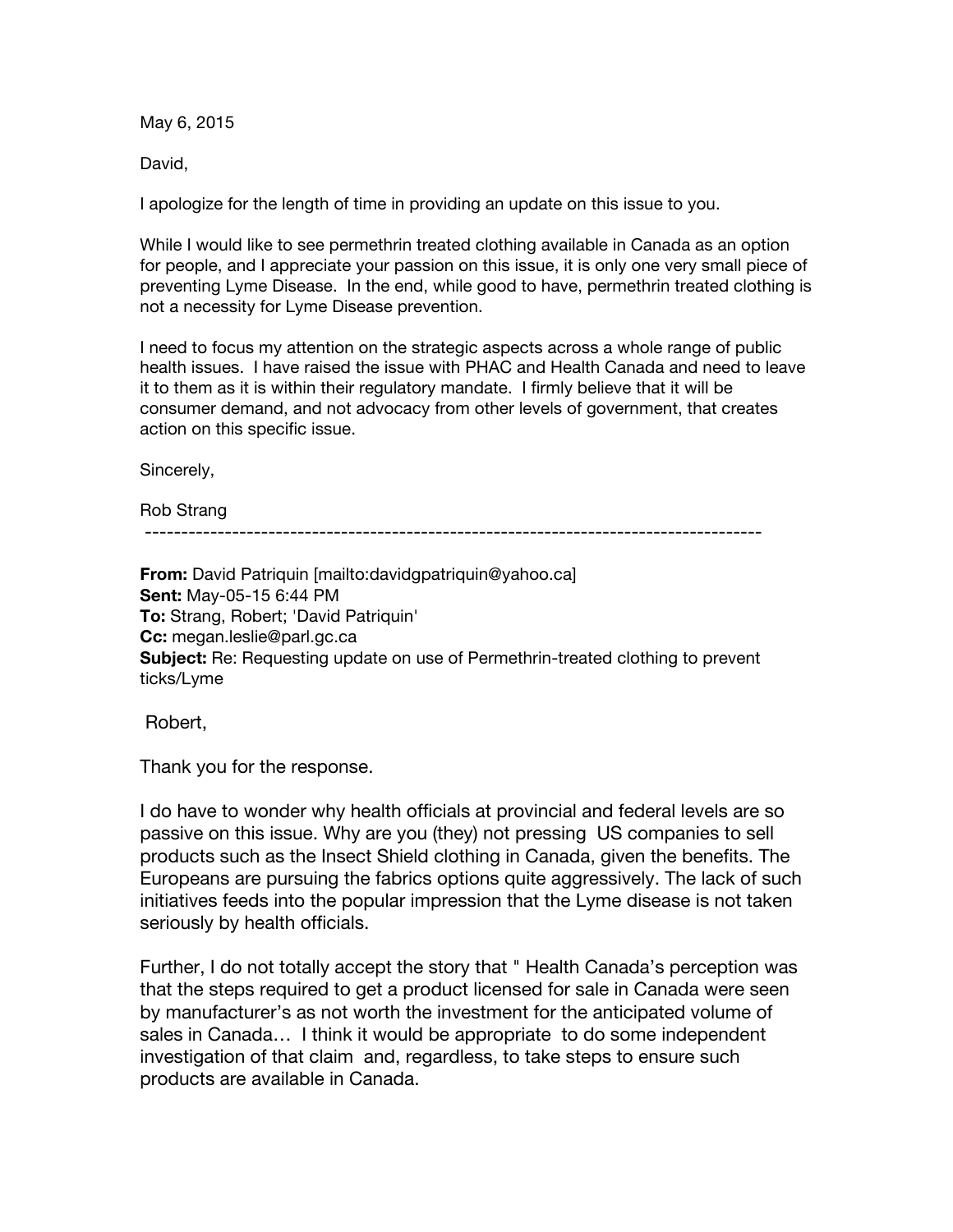For example, I was told by LL Bean that they would not ship Insect Shield products to Canada - can they be assured that they will not be subject to punitive actions if they do so ( re item # 9 at http://www.phacaspc.gc.ca/publicat/ccdr-rmtc/12vol38/acs-dcc-3/index-eng.php ), and if that is sorted out, could you advise Nova Scotians about this option for increasing protection against Lyme-carrying ticks?

I greatly appreciate your further consideration of this issue.

-David Patriquin

**From:** "Strang, Robert" <Robert.Strang@novascotia.ca> **To:** 'David Patriquin' <David.Patriquin@Dal.Ca> **Cc:** "megan.leslie@parl.gc.ca" <megan.leslie@parl.gc.ca> **Sent:** Tuesday, May 5, 2015 2:35 PM **Subject:** RE: Requesting update on use of Permethrin-treated clothing to prevent ticks/Lyme

David,

Based on your information I did have a discussion with senior officials from PHAC and Health Canada last July  $10<sup>th</sup>$ . At that time I was told that there was no policy against allowing permethrin treated clothes to be sold in Canada but rather that Health Canada had only received one submission for licensure from a manufacturer and that it had been sent back with a request for more data. The sense that I got is that Health Canada's perception was that the steps required to get a product licensed for sale in Canada were seen by manufacturer's as not worth the investment for the abticpated volume of sales in Canada. I was also told that PMRA was in the process of doing a general review of products containing permethrin as an active ingredient that are already on the market in Canada.

I have not heard anything more nor have I actively followed this up. I hope this information is helpful.

Rob

Dr. Robert Strang Chief Medical Officer of Health Department of Health and Wellness 1894 Barrington Street 3<sup>rd</sup> Floor Barrington Tower Scotia Square PO Box 488 Halifax, NS B3J 2R8 Phone (902) 424-2358 Fax (902) 424-4716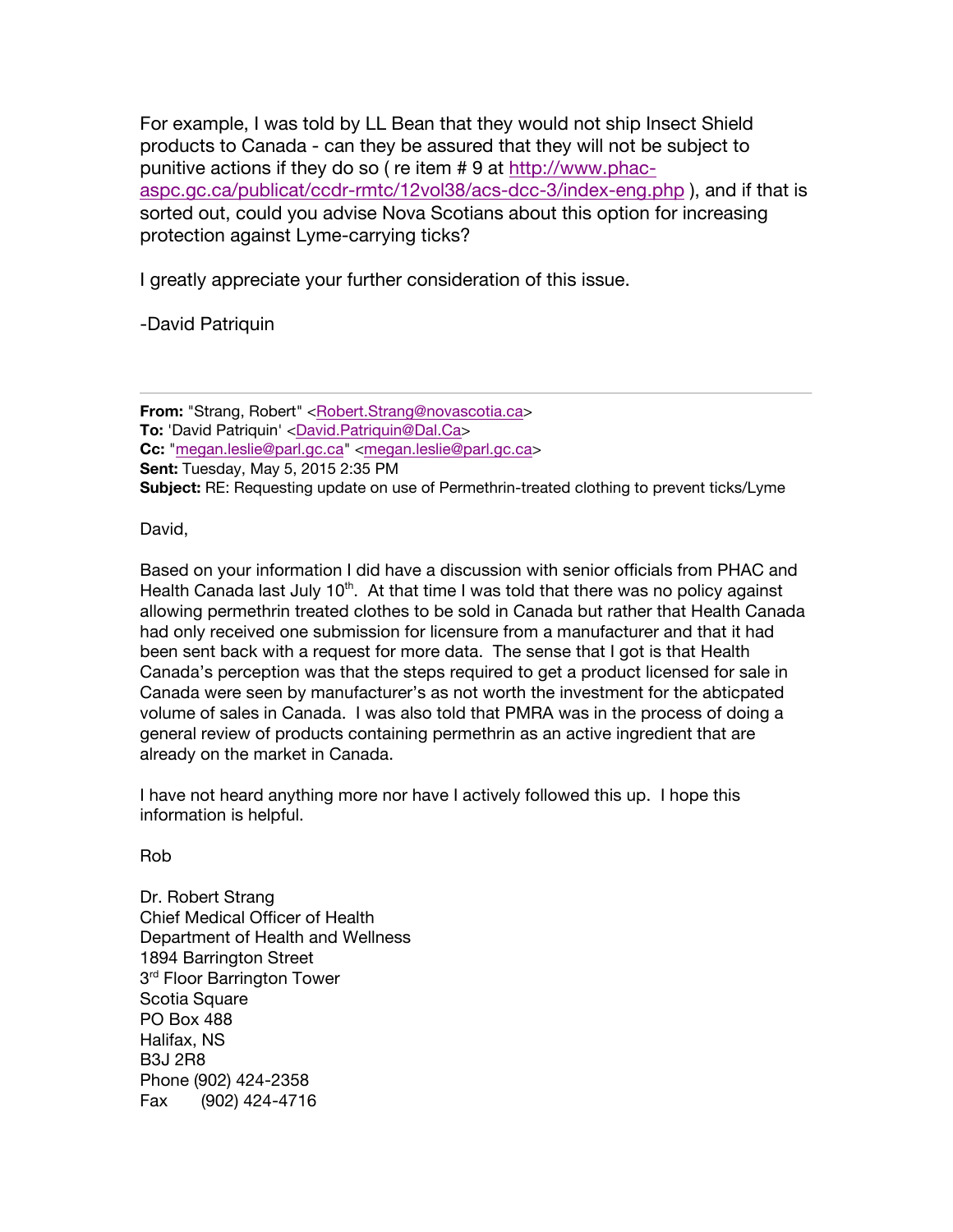-------------------------------------------------------------------------------------- **From:** David Patriquin [mailto:David.Patriquin@Dal.Ca] **Sent:** May-05-15 1:24 PM **To:** Strang, Robert **Cc:** megan.leslie@parl.gc.ca **Subject:** Requesting update on use of Permethrin-treated clothing to prevent ticks/Lyme

Dear Dr. Strang,

I wrote you just over a year ago to bring to your attention a significant, butshould-be-solvable barrier to Nova Scotians' abilities to protect themselves from Lyme disease: in Canada, we cannot purchase permethrin treated clothing ( detailed in the letter, attached) and your reply is below.

Can you tell me if any progress has been made on this front?

I set up a petition and website related to this issue following my letter (http://noticks.ca) The Petition has garnered only about 140 signatures, but the 60 or so comments are very a propos.

I do not understand why this issue has so little traction in Canada. I have worked in several tropical countries where malaria occurs and see the Lyme issue - and other tick-borne diseases- as our temperate zone equivalent. Of course it is a recent one and we have grown up in an environment largely free of such threatening diseases spread by arthropods.

As well, based also on some responses to my efforts to promote the petition, I suspect there is a wariness amongst Haligonians in particular about pesticides and the thought of them on one's clothing seems to outweigh concern about Lyme disease. Interestingly enough, one such critic dresses to the hilt includuing netting over his face parts and gloves on his hands when he goes into Lyme territory, but no treated clothing!

As I point out on the noticks.ca web page, "I have been an outspoken critic about misuse of pyrethrins under pesticide by-laws and other legislation limiting cosmetic use of pesticides\* - so I am not readily disposed to the use of pyrethrin and pyrethroid pesticides more generally."

I view the use of permethrin-treated clothing as a very different matter that does not pose the same threats to bees and aquatic organisms or ourselves posed by our widespread use of pyrethrins & pyrethroids otherwise. Use of such clothing when walking in areas where black-legged ticks carrying Lyme are known to occur and during seasons when they are most active, on the other hand, greatly reduces the chances of getting bitten by these ticks and contacting Lyme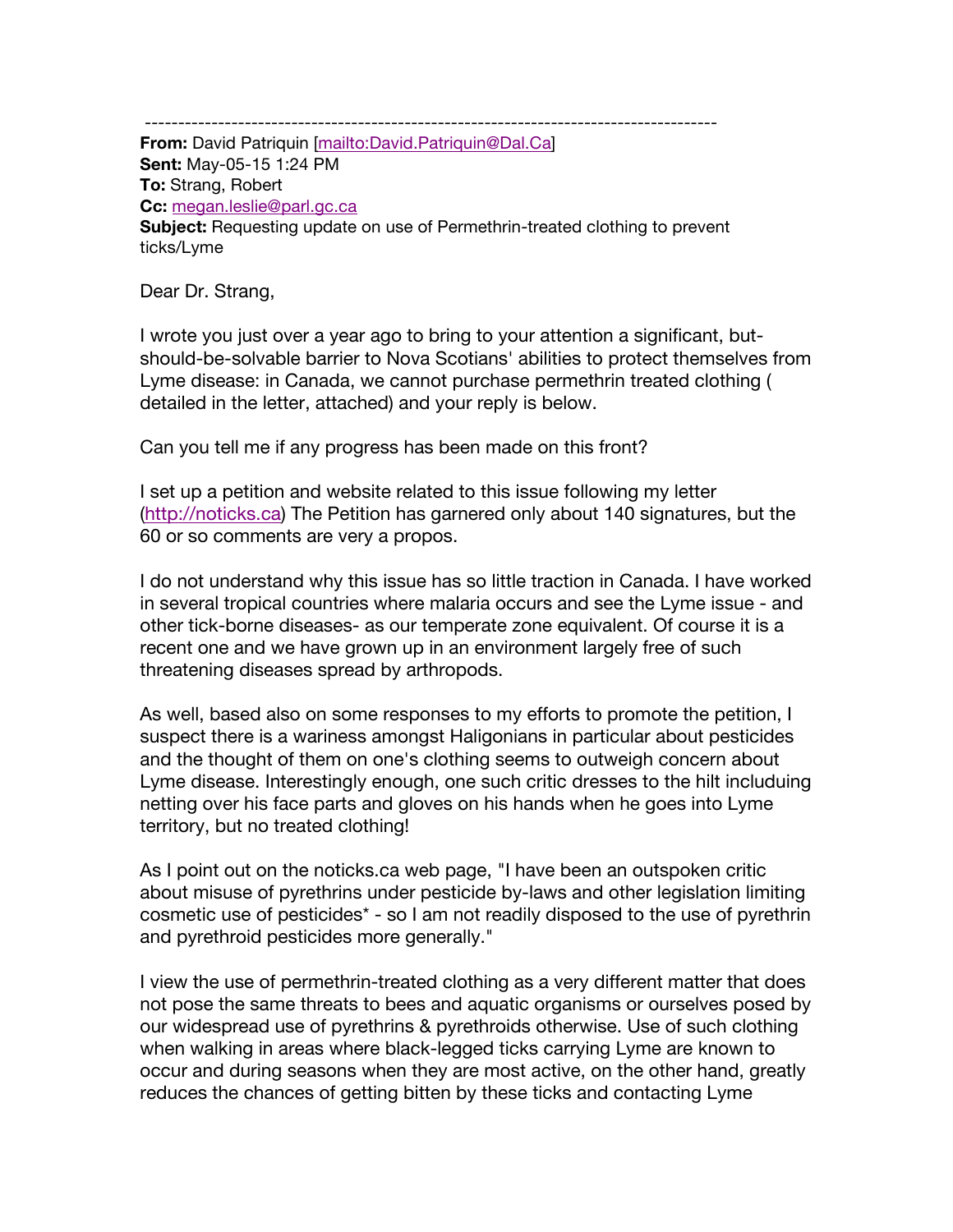disease. In one study there was a 93% reduction in the total incidence of tick bites compared to subjects using standard tick bite prevention measures.

I think it is only a matter of time before permethrin-treated clothing and other fabrics are introduced to Canada, but it would certainnly be re-assuring to see some public discussion of the issue by health officals - and potentially many cases could be avoided by first permitting and then promoting appropropriate use sooner rather than later. Why this has not happened is made all the more perlexing by contradictory information coming from Health Canada. While the PMRA, an agency of Health Canada has, apparently, turned down at least one application to register permethrin-treated clothing in Canada (as detailed in the attached letter), Health Canada's "Statement on Personal Protective Measures to Prevent Arthropod Bites" at http://www.phac-aspc.gc.ca/publicat/ccdrrmtc/12vol38/acs-dcc-3/index-eng.php reads (bolding mine):

9. Insecticide-treated clothing (ITC) have been shown to protect against **the bites of arthropods (64)-(Footnote 67) and there also is evidence that they can protect against AAD Footnote(68). Use of ITC is therefore recommended for protection against AAD**. **ITC products currently registered in Canada contain permethrin and are limited to military use. However, many permethrin-based ITC products are available for civilian use in the US.** They generally are available as a formulation that contains 0.5% permethrin and that the consumer applies to their own clothing, or as clothing that has been pre-treated to a level of 0.52% permethrin weight/weight. These approaches differ in that the latter approach is labelled to provide protection through tens of washes whereas the 0.5% product typically protects through several washes. Both are available from major US online retailers, **and should be obtainable for personal use by Canadian consumers\***Footnote Footnote(69). For all treated garments or garment treatments, users should adhere to instructions provided on the label. As for topical repellents and ITN, until such time as ITC are registered in Canada, **US EPA registered products are preferred over those available in other non-Canadian jurisdictions**

So it seems that Health Canada is advising Canadians, in this instance, to import materials that are not legally usable in Canada by their own regulations! Isn't this a very mixed message?

As with the letter I sent last year, I am cc'ing Meghan Leslie, as I have been doing on most ofmy correpsondence related to Lyme/Ticks, because registration is a federal issue. I have also sent letters directly to her and to Elizabeth May who championed

Bill, C-442, the Federal Framework on Lyme Disease Act

To date, neither has responded so I appreciate very that you responded promptly a year ago and am likewise grateful for any update.